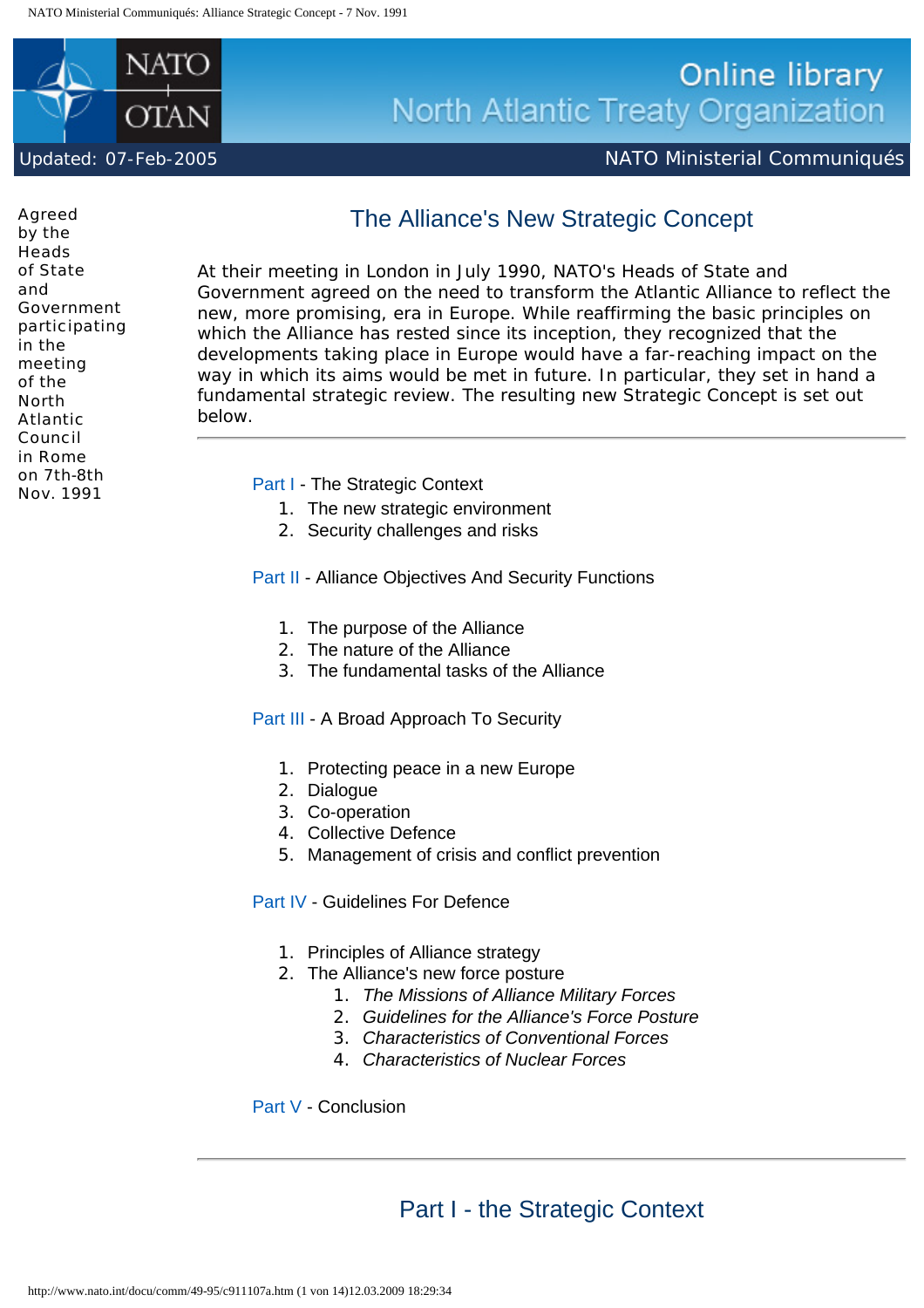#### The new strategic environment

- 1. Since 1989, profound political changes have taken place in Central and Eastern Europe which have radically improved the security environment in which the North Atlantic Alliance seeks to achieve its objectives. The USSR's former satellites have fully recovered their sovereignty. The Soviet Union and its Republics are undergoing radical change. The three Baltic Republics have regained their independence. Soviet forces have left Hungary and Czechoslovakia and are due to complete their withdrawal from Poland and Germany by 1994. All the countries that were formerly adversaries of NATO have dismantled the Warsaw Pact and rejected ideological hostility to the West. They have, in varying degrees, embraced and begun to implement policies aimed at achieving pluralistic democracy, the rule of law, respect for human rights and a market economy. The political division of Europe that was the source of the military confrontation of the Cold War period has thus been overcome.
- 2. In the West, there have also been significant changes. Germany has been united and remains a full member of the Alliance and of European institutions. The fact that the countries of the European Community are working towards the goal of political union, including the development of a European security identity, and the enhancement of the role of the WEU are important factors for European security. The strengthening of the security dimension in the process of European integration, and the enhancement of the role and responsibilities of European members of the Alliance are positive and mutually reinforcing. The development of a European security identity and defence role, reflected in the strengthening of the European pillar within the Alliance, will not only serve the interests of the European states but also reinforce the integrity and effectiveness of the Alliance as a whole.
- 3. Substantial progress in arms control has already enhanced stability and security by lowering arms levels and increasing military transparency and mutual confidence (including through the Stockholm CDE agreement of 1986, the INF Treaty of 1987 and the CSCE agreements and confidence and security-building measures of 1990). Implementation of the 1991 START Treaty will lead to increased stability through substantial and balanced reductions in the field of strategic nuclear arms. Further farreaching changes and reductions in the nuclear forces of the United States and the Soviet Union will be pursued following President Bush's September 1991 initiative. Also of great importance is the Treaty on Conventional Armed Forces in Europe (CFE), signed at the 1990 Paris Summit; its implementation will remove the Alliance's numerical inferiority in key conventional weapon systems and provide for effective verification procedures. All these developments will also result in an unprecedented degree of military transparency in Europe, thus increasing predictability and mutual confidence. Such transparency would be further enhanced by the achievement of an Open Skies regime. There are welcome prospects for further advances in arms control in conventional and nuclear forces, and for the achievement of a global ban on chemical weapons, as well as restricting de-stabilising arms exports and the proliferation of certain weapons technologies.
- 4. The CSCE process, which began in Helsinki in 1975, has already contributed significantly to overcoming the division of Europe. As a result of the Paris Summit, it now includes new institutional arrangements and provides a contractual frame- work for consultation and cooperation that can play a constructive role, complementary to that of NATO and the process of European integration, in preserving peace.
- 5. The historic changes that have occurred in Europe, which have led to the fulfilment of a number of objectives set out in the Harmel Report, have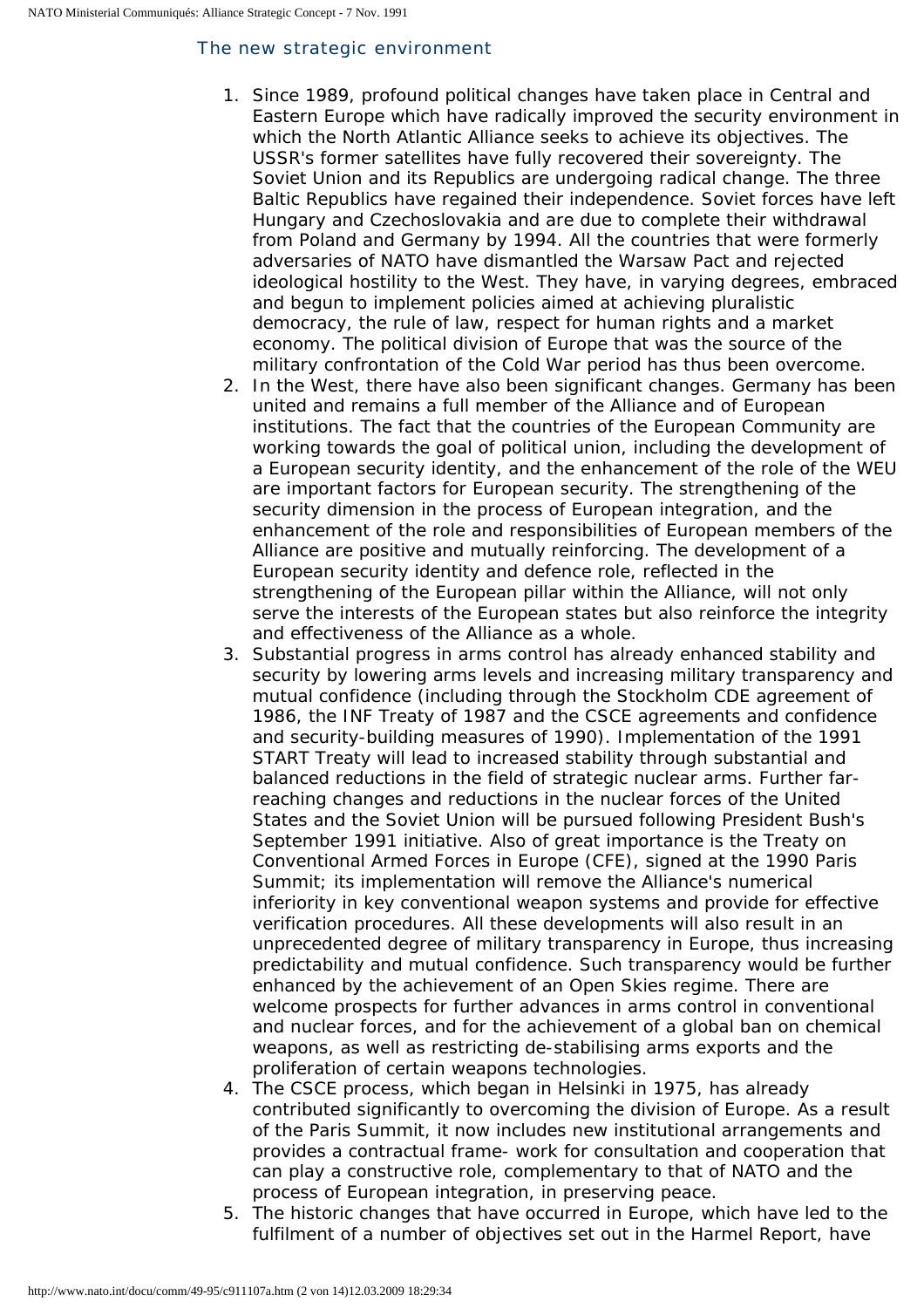significantly improved the overall security of the Allies. The monolithic, massive and potentially immediate threat which was the principal concern of the Alliance in its first forty years has disappeared. On the other hand, a great deal of uncertainty about the future and risks to the security of the Alliance remain.

6. The new Strategic Concept looks forward to a security environment in which the positive changes referred to above have come to fruition. In particular, it assumes both the completion of the planned withdrawal of Soviet military forces from Central and Eastern Europe and the full implementation by all parties of the 1990 CFE Treaty. The implementation of the Strategic Concept will thus be kept under review in the light of the evolving security environment and in particular progress in fulfilling these assumptions. Further adaptation will be made to the extent necessary.

#### Security challenges and risks

- 7. The security challenges and risks which NATO faces are different in nature from what they were in the past. The threat of a simultaneous, full-scale attack on all of NATO's European fronts has effectively been removed and thus no longer provides the focus for Allied strategy. Particularly in Central Europe, the risk of a surprise attack has been substantially reduced, and minimum Allied warning time has increased accordingly.
- 8. In contrast with the predominant threat of the past, the risks to Allied security that remain are multi-faceted in nature and multi-directional, which makes them hard to predict and assess. NATO must be capable of responding to such risks if stability in Europe and the security of Alliance members are to be preserved. These risks can arise in various ways.
- 9. Risks to Allied security are less likely to result from calculated aggression against the territory of the Allies, but rather from the adverse consequences of instabilities that may arise from the serious economic, social and political difficulties, including ethnic rivalries and territorial disputes, which are faced by many countries in central and eastern Europe. The tensions which may result, as long as they remain limited, should not directly threaten the security and territorial integrity of members of the Alliance. They could, however, lead to crises inimical to European stability and even to armed conflicts, which could involve outside powers or spill over into NATO countries, having a direct effect on the security of the Alliance.
- 10. In the particular case of the Soviet Union, the risks and uncertainties that accompany the process of change cannot be seen in isolation from the fact that its conventional forces are significantly larger than those of any other European State and its large nuclear arsenal comparable only with that of the United States. These capabilities have to be taken into account if stability and security in Europe are to be preserved.
- 11. The Allies also wish to maintain peaceful and non- adversarial relations with the countries in the Southern Mediterranean and Middle East. The stability and peace of the countries on the southern periphery of Europe are important for the security of the Alliance, as the 1991 Gulf war has shown. This is all the more so because of the build-up of military power and the proliferation of weapons technologies in the area, including weapons of mass destruction and ballistic missiles capable of reaching the territory of some member states of the Alliance.
- 12. Any armed attack on the territory of the Allies, from whatever direction, would be covered by Articles 5 and 6 of the Washington Treaty. However, Alliance security must also take account of the global context. Alliance security interests can be affected by other risks of a wider nature, including proliferation of weapons of mass destruction, disruption of the flow of vital resources and actions of terrorism and sabotage.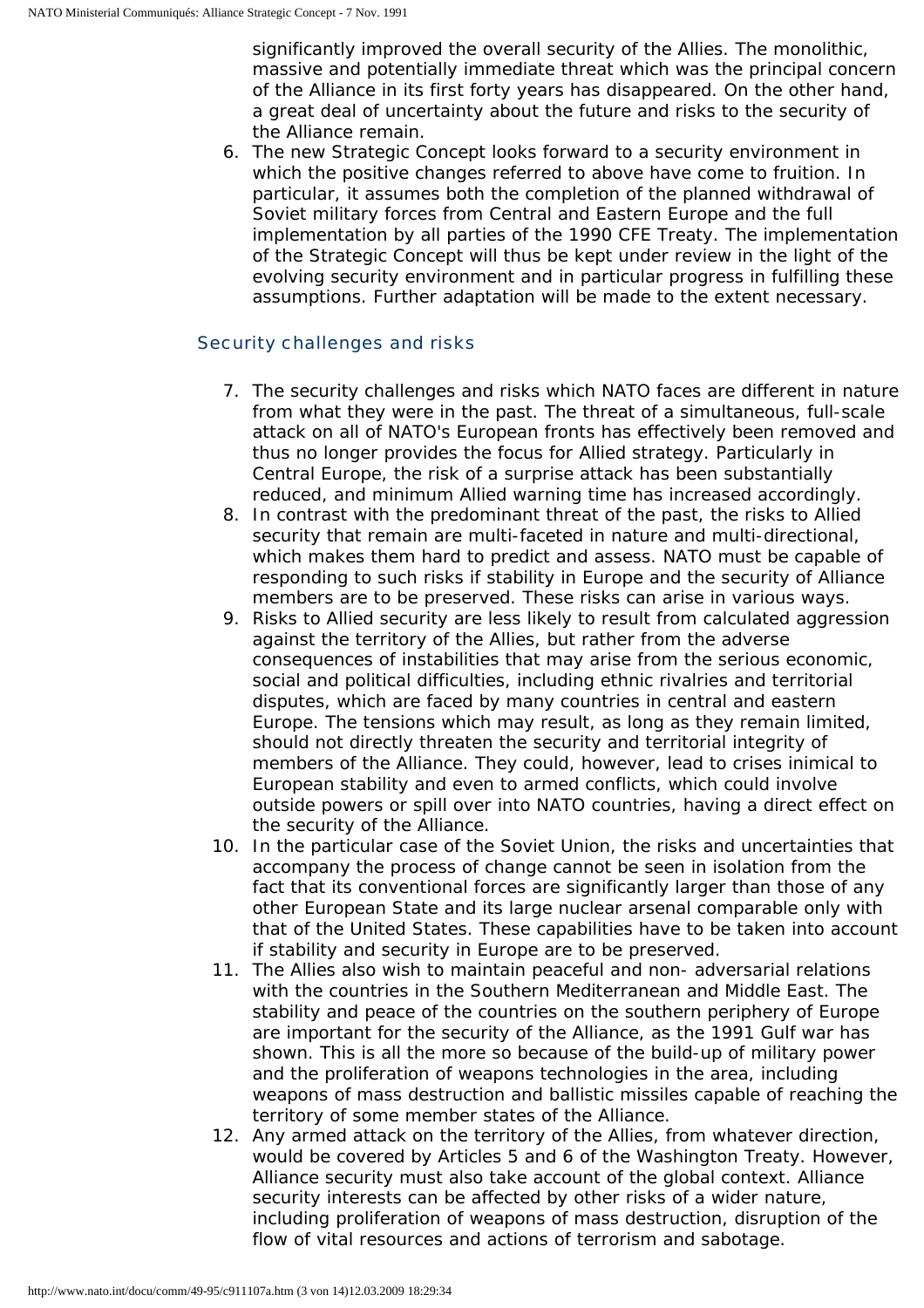Arrangements exist within the Alliance for consultation among the Allies under Article 4 of the Washington Treaty and, where appropriate, coordination of their efforts including their responses to such risks.

- 13. From the point of view of Alliance strategy, these different risks have to be seen in different ways. Even in a non-adversarial and cooperative relationship, Soviet military capability and build-up potential, including its nuclear dimension, still con- stitute the most significant factor of which the Alliance has to take account in maintaining the strategic balance in Europe. The end of East-West confrontation has, however, greatly reduced the risk of major conflict in Europe. On the other hand, there is a greater risk of different crises arising, which could develop quickly and would require a rapid response, but they are likely to be of a lesser magnitude.
- 14. Two conclusions can be drawn from this analysis of the strategic context. The first is that the new environment does not change the purpose or the security functions of the Alliance, but rather underlines their enduring validity. The second, on the other hand, is that the changed environment offers new opportunities for the Alliance to frame its strategy within a broad approach to security.

# Part II - Alliance Objectives And Security Functions

### <span id="page-3-0"></span>The purpose of the Alliance

15. NATO's essential purpose, set out in the Washington Treaty and reiterated in the London Declaration, is to safeguard the freedom and security of all its members by political and military means in accordance with the principles of the United Nations Charter. Based on common values of democracy, human rights and the rule of law, the Alliance has worked since its inception for the establishment of a just and lasting peaceful order in Europe. This Alliance objective remains unchanged.

#### The nature of the Alliance

- 16. NATO embodies the transatlantic link by which the security of North America is permanently tied to the security of Europe. It is the practical expression of effective collective effort among its members in support of their common interests.
- 17. The fundamental operating principle of the Alliance is that of common commitment and mutual co-operation among sovereign states in support of the indivisibility of security for all of its members. Solidarity within the Alliance, given substance and effect by NATO's daily work in both the political and military spheres, ensures that no single Ally is forced to rely upon its own national efforts alone in dealing with basic security challenges. Without depriving member states of their right and duty to assume their sovereign responsibilities in the field of defence, the Alliance enables them through collective effort to enhance their ability to realise their essential national security objectives.
- 18. The resulting sense of equal security amongst the members of the Alliance, regardless of differences in their circumstances or in their national military capabilities relative to each other, contributes to overall stability within Europe and thus to the creation of conditions conducive to increased co-operation both among Alliance members and with others. It is on this basis that members of the Alliance, together with other nations,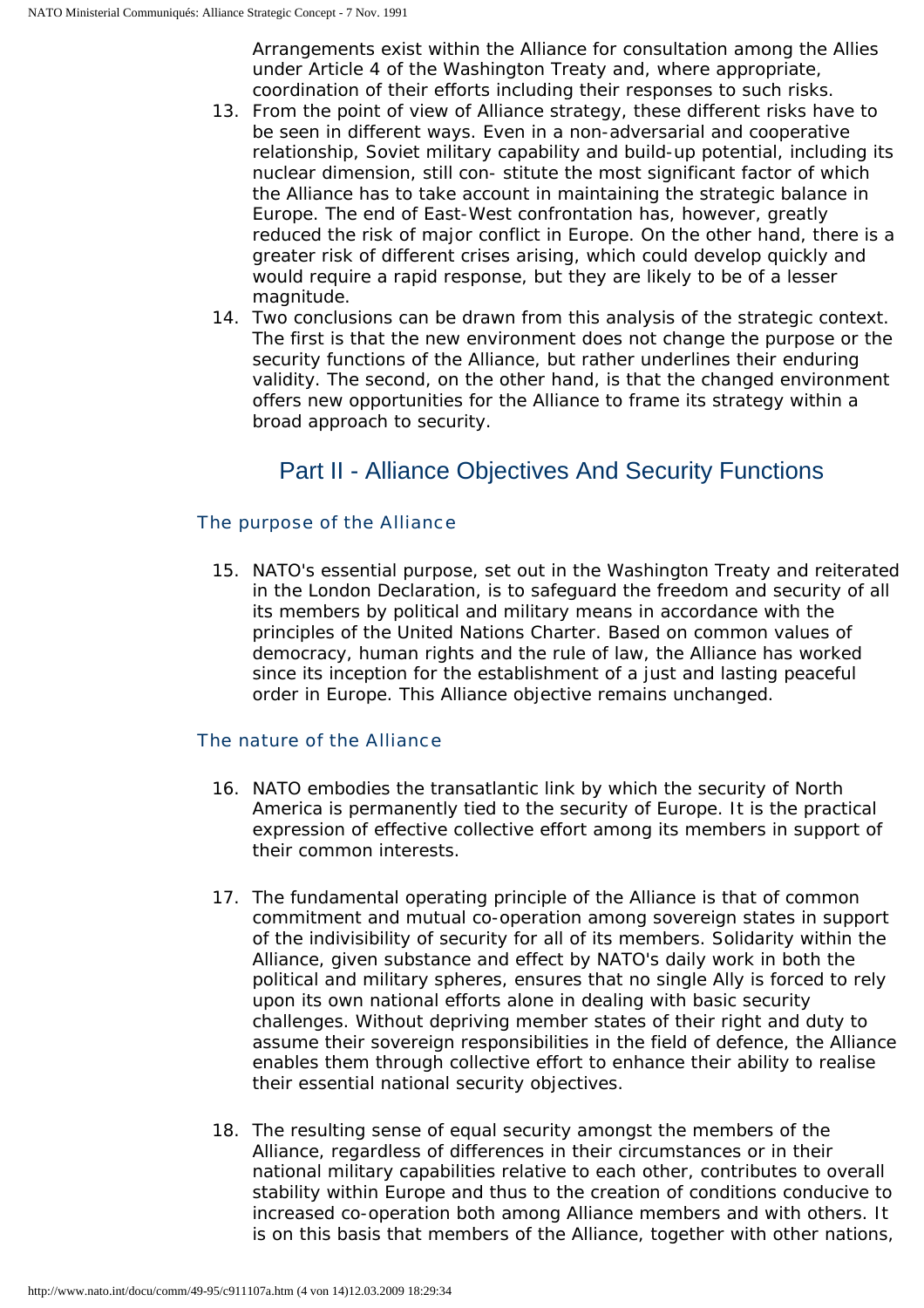are able to pursue the development of co-operative structures of security for a Europe whole and free.

#### The fundamental tasks of the Alliance

- 19. The means by which the Alliance pursues its security policy to preserve the peace will continue to include the maintenance of a military capability sufficient to prevent war and to provide for effective defence; an overall capability to manage successfully crises affecting the security of its members; and the pursuit of political efforts favouring dialogue with other nations and the active search for a co-operative approach to European security, including in the field of arms control and disarmament.
- 20. To achieve its essential purpose, the Alliance performs the following fundamental security tasks:
	- I. To provide one of the indispensable foundations for a stable security environment in Europe, based on the growth of democratic institutions and commitment to the peaceful resolution of disputes, in which no country would be able to intimidate or coerce any European nation or to impose hegemony through the threat or use of force.
	- II. To serve, as provided for in [Article 4](http://www.nato.int/docu/basictxt/treaty.htm#Art04) of the North Atlantic Treaty, as a transatlantic forum for Allied consultations on any issues that affect their vital interests, including possible developments posing risks for members' security, and for appropriate co-ordination of their efforts in fields of common concern.
	- III. To deter and defend against any threat of aggression against the territory of any NATO member state.
	- IV. To preserve the strategic balance within Europe.
- 21. Other European institutions such as the EC, WEU and CSCE also have roles to play, in accordance with their respective responsibilities and purposes, in these fields. The creation of a European identity in security and defence will underline the preparedness of the Europeans to take a greater share of responsibility for their security and will help to reinforce transatlantic solidarity. However the extent of its membership and of its capabilities gives NATO a particular position in that it can perform all four core security functions. NATO is the essential forum for consultation among the Allies and the forum for agreement on policies bearing on the security and defence commitments of its members under the Washington Treaty.
- 22. In defining the core functions of the Alliance in the terms set out above, member states confirm that the scope of the Alliance as well as their rights and obligations as provided for in the Washington Treaty remain unchanged.

# Part III - A Broad Approach To Security

#### <span id="page-4-0"></span>Protecting peace in a new Europe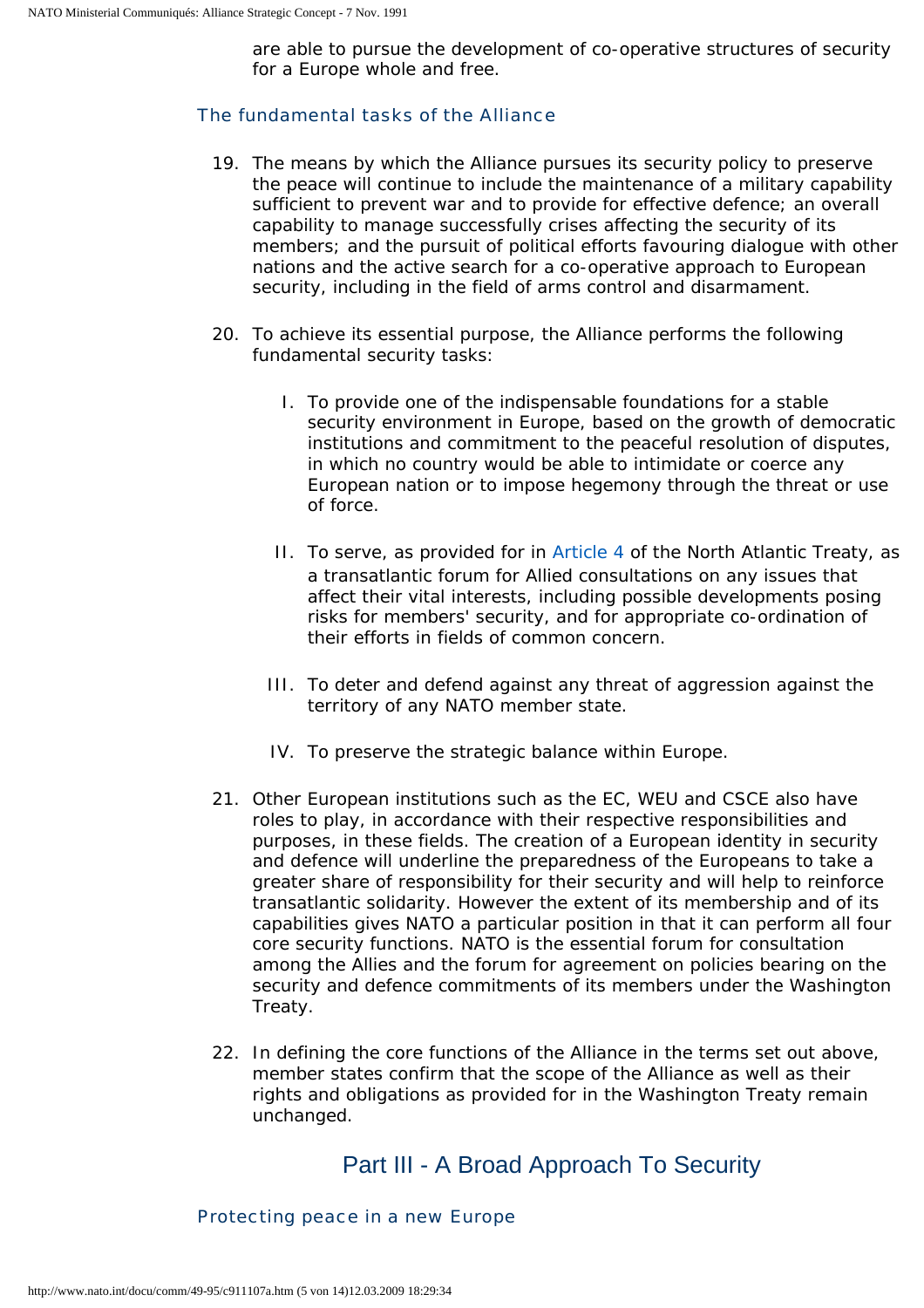- 23. The Alliance has always sought to achieve its objectives of safeguarding the security and territorial integrity of its members, and establishing a just and lasting peaceful order in Europe, through both political and military means. This comprehensive approach remains the basis of the Alliance's security policy.
- 24. But what is new is that, with the radical changes in the security situation, the opportunities for achieving Alliance objectives through political means are greater than ever before. It is now possible to draw all the consequences from the fact that security and stability have political, economic, social, and environmental elements as well as the indispensable defence dimension. Managing the diversity of challenges facing the Alliance requires a broad approach to security. This is reflected in three mutually reinforcing elements of Allied security policy; dialogue, co-operation, and the maintenance of a collective defence capability.
- 25. The Alliance's active pursuit of dialogue and co-operation, underpinned by its commitment to an effective collective defence capability, seeks to reduce the risks of conflict arising out of misunderstanding or design; to build increased mutual understanding and confidence among all European states; to help manage crises affecting the security of the Allies; and to expand the opportunities for a genuine partnership among all European countries in dealing with common security problems.
- 26. In this regard, the Alliance's arms control and disarmament policy contributes both to dialogue and to co-operation with other nations, and thus will continue to play a major role in the achievement of the Alliance's security objectives. The Allies seek, through arms control and disarmament, to enhance security and stability at the lowest possible level of forces consistent with the requirements of defence. Thus, the Alliance will continue to ensure that defence and arms control and disarmament objectives remain in harmony.
- 27. In fulfilling its fundamental objectives and core security functions, the Alliance will continue to respect the legitimate security interests of others, and seek the peaceful resolution of disputes as set forth in the Charter of the United Nations. The Alliance will promote peaceful and friendly international relations and support democratic institutions. In this respect, it recognizes the valuable contribution being made by other organizations such as the European Community and the CSCE, and that the roles of these institutions and of the Alliance are complementary.

### **Dialogue**

28. The new situation in Europe has multiplied the opportunities for dialogue on the part of the Alliance with the Soviet Union and the other countries of Central and Eastern Europe. The Alliance has established regular diplomatic liaison and military contacts with the countries of Central and Eastern Europe as provided for in the London Declaration. The Alliance will further promote dialogue through regular diplomatic liaison, including an intensified exchange of views and information on security policy issues. Through such means the Allies, individually and collectively, will seek to make full use of the unprecedented opportunities afforded by the growth of freedom and democracy throughout Europe and encourage greater mutual understanding of respective security concerns, to increase transparency and predictability in security affairs, and thus to reinforce stability. The military can help to overcome the divisions of the past, not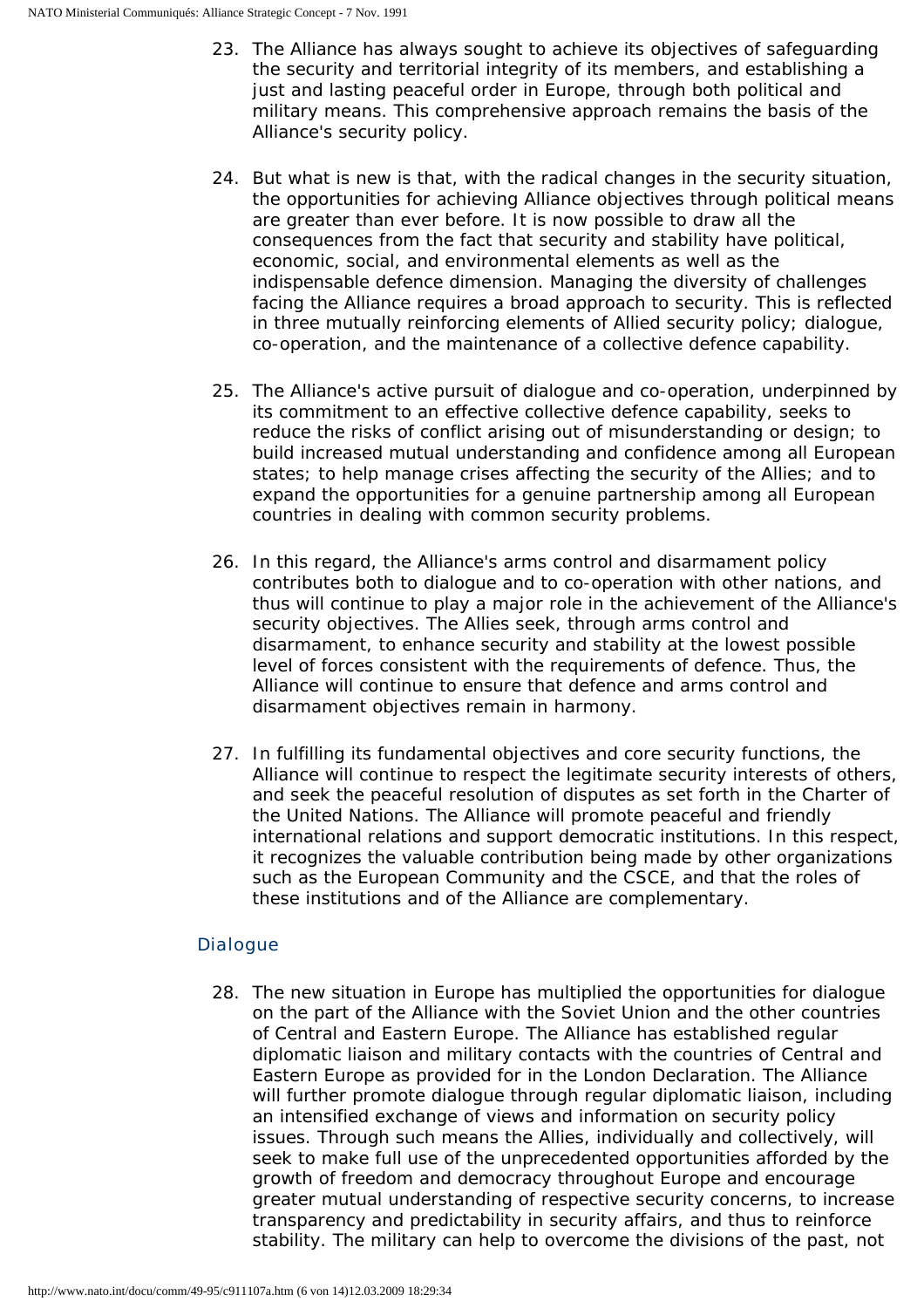least through intensified military contacts and greater military transparency. The Alliance's pursuit of dialogue will provide a foundation for greater co-operation throughout Europe and the ability to resolve differences and conflicts by peaceful means.

#### Co-operation

29. The Allies are also committed to pursue co-operation with all states in Europe on the basis of the principles set out in the Charter of Paris for a New Europe. They will seek to develop broader and productive patterns of bilateral and multilateral co-operation in all relevant fields of European security, with the aim, inter alia, of preventing crises or, should they arise, ensuring their effective management. Such partnership between the members of the Alliance and other nations in dealing with specific problems will be an essential factor in moving beyond past divisions towards one Europe whole and free. This policy of co-operation is the expression of the inseparability of security among European states. It is built upon a common recognition among Alliance members that the persistence of new political, economic or social divisions across the continent could lead to future instability, and such divisions must thus be diminished.

#### Collective Defence

30. The political approach to security will thus become increasingly important. Nonetheless, the military dimension remains essential. The maintenance of an adequate military capability and clear preparedness to act collectively in the common defence remain central to the Alliance's security objectives. Such a capability, together with political solidarity, is required in order to prevent any attempt at coercion or intimidation, and to guarantee that military aggression directed against the Alliance can never be perceived as an option with any prospect of success. It is equally indispensable so that dialogue and co-operation can be undertaken with confidence and achieve their desired results.

#### Management of crisis and conflict prevention

- 31. In the new political and strategic environment in Europe, the success of the Alliance's policy of preserving peace and preventing war depends even more than in the past on the effectiveness of preventive diplomacy and successful management of crises affecting the security of its members. Any major aggression in Europe is much more unlikely and would be preceded by significant warning time. Though on a much smaller scale, the range and variety of other potential risks facing the Alliance are less predictable than before.
- 32. In these new circumstances there are increased opportunities for the successful resolution of crises at an early stage. The success of Alliance policy will require a coherent approach determined by the Alliance's political authorities choosing and co-ordinating appropriate crisis management measures as required from a range of political and other measures, including those in the military field. Close control by the political authorities of the Alliance will be applied from the outset and at all stages. Appropriate consultation and decision making procedures are essential to this end.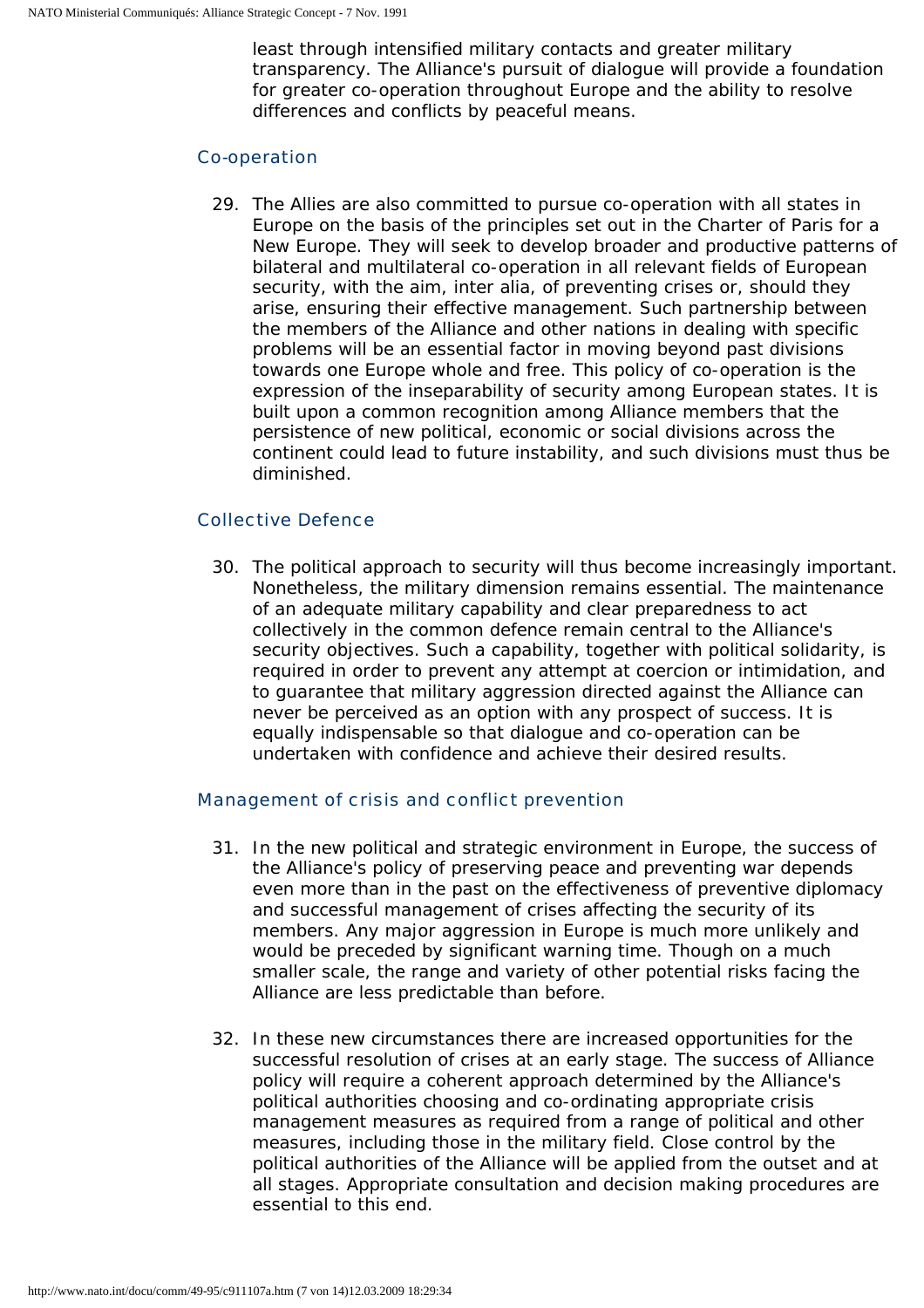33. The potential of dialogue and co-operation within all of Europe must be fully developed in order to help to defuse crises and to prevent conflicts since the Allies' security is inseparably linked to that of all other states in Europe. To this end, the Allies will support the role of the CSCE process and its institutions. Other bodies including the European Community, Western European Union and United Nations may also have an important role to play.

# Part IV - Guidelines For Defence

#### <span id="page-7-0"></span>Principles of Alliance strategy

- 34. The diversity of challenges now facing the Alliance thus requires a broad approach to security. The transformed political and strategic environment enables the Alliance to change a number of important features of its military strategy and to set out new guidelines, while reaffirming proven fundamental principles. At the London Summit, it was therefore agreed to prepare a new military strategy and a revised force posture responding to the changed circumstances.
- 35. Alliance strategy will continue to reflect a number of fundamental principles. The Alliance is purely defensive in purpose: none of its weapons will ever be used except in self-defence, and it does not consider itself to be anyone's adversary. The Allies will maintain military strength adequate to convince any potential aggressor that the use of force against the territory of one of the Allies would meet collective and effective action by all of them and that the risks involved in initiating conflict would outweigh any foreseeable gains. The forces of the Allies must therefore be able to defend Alliance frontiers, to stop an aggressor's advance as far forward as possible, to maintain or restore the territorial integrity of Allied nations and to terminate war rapidly by making an aggressor reconsider his decision, cease his attack and withdraw. The role of the Alliance's military forces is to assure the territorial integrity and political independence of its member states, and thus contribute to peace and stability in Europe.
- 36. The security of all Allies is indivisible: an attack on one is an attack on all. Alliance solidarity and strategic unity are accordingly crucial prerequisites for collective security. The achievement of the Alliance's objectives depends critically on the equitable sharing of roles, risks and responsibilities, as well as the benefits, of common defence. The presence of North American conventional and US nuclear forces in Europe remains vital to the security of Europe, which is inseparably linked to that of North America. As the process of developing a European security identity and defence role progresses, and is reflected in the strengthening of the European pillar within the Alliance, the European members of the Alliance will assume a greater degree of the responsibility for the defence of Europe.
- 37. The collective nature of Alliance defence is embodied in practical arrangements that enable the Allies to enjoy the crucial political, military and resource advantages of collective defence, and prevent the renationalisation of defence policies, without depriving the Allies of their sovereignty. These arrangements are based on an integrated military structure as well as on co-operation and co-ordination agreements. Key features include collective force planning; common operational planning;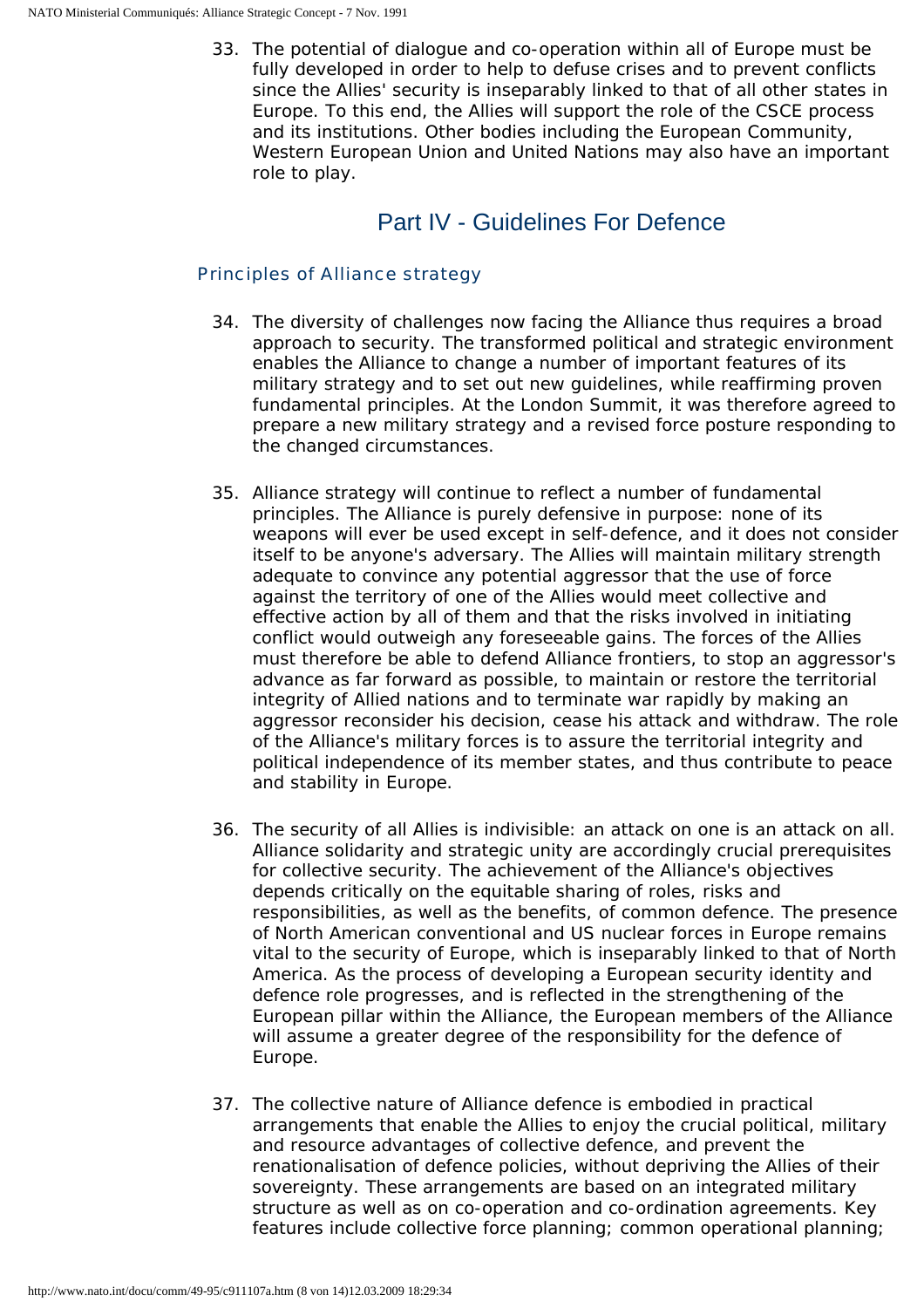multinational formations; the stationing of forces outside home territory, where appropriate on a mutual basis; crisis management and reinforcement arrangements; procedures for consultation; common standards and procedures for equipment, training and logistics; joint and combined exercises; and infrastructure, armaments and logistics cooperation.

38. To protect peace and to prevent war or any kind of coercion, the Alliance will maintain for the foreseeable future an appropriate mix of nuclear and conventional forces based in Europe and kept up to date where necessary, although at a significantly reduced level. Both elements are essential to Alliance security and cannot substitute one for the other. Conventional forces contribute to war prevention by ensuring that no potential aggressor could contemplate a quick or easy victory, or territorial gains, by conventional means. Taking into account the diversity of risks with which the Alliance could be faced, it must maintain the forces necessary to provide a wide range of conventional response options. But the Alliance's conventional forces alone cannot ensure the prevention of war. Nuclear weapons make a unique contribution in rendering the risks of any aggression incalculable and unacceptable. Thus, they remain essential to preserve peace.

#### The Alliance's new force posture

39. At the London Summit, the Allies concerned agreed to move away, where appropriate, from the concept of forward defence towards a reduced forward presence, and to modify the principle of flexible response to reflect a reduced reliance on nuclear weapons. The changes stemming from the new strategic environment and the altered risks now facing the Alliance enable significant modifications to be made in the missions of the Allies' military forces and in their posture.

#### *The Missions of Alliance Military Forces*

- 40. The primary role of Alliance military forces, to guarantee the security and territorial integrity of member states, remains unchanged. But this role must take account of the new strategic environment, in which a single massive and global threat has given way to diverse and multi-directional risks. Alliance forces have different functions to perform in peace, crisis and war.
- 41. In peace, the role of Allied military forces is to guard against risks to the security of Alliance members; to contribute towards the maintenance of stability and balance in Europe; and to ensure that peace is preserved. They can contribute to dialogue and co-operation throughout Europe by their participation in confidence-building activities, including those which enhance transparency and improve communication; as well as in verification of arms control agreements. Allies could, further, be called upon to contribute to global stability and peace by providing forces for United Nations missions.
- 42. In the event of crises which might lead to a military threat to the security of Alliance members, the Alliance's military forces can complement and reinforce political actions within a broad approach to security, and thereby contribute to the management of such crises and their peaceful resolution. This requires that these forces have a capability for measured and timely responses in such circumstances; the capability to deter action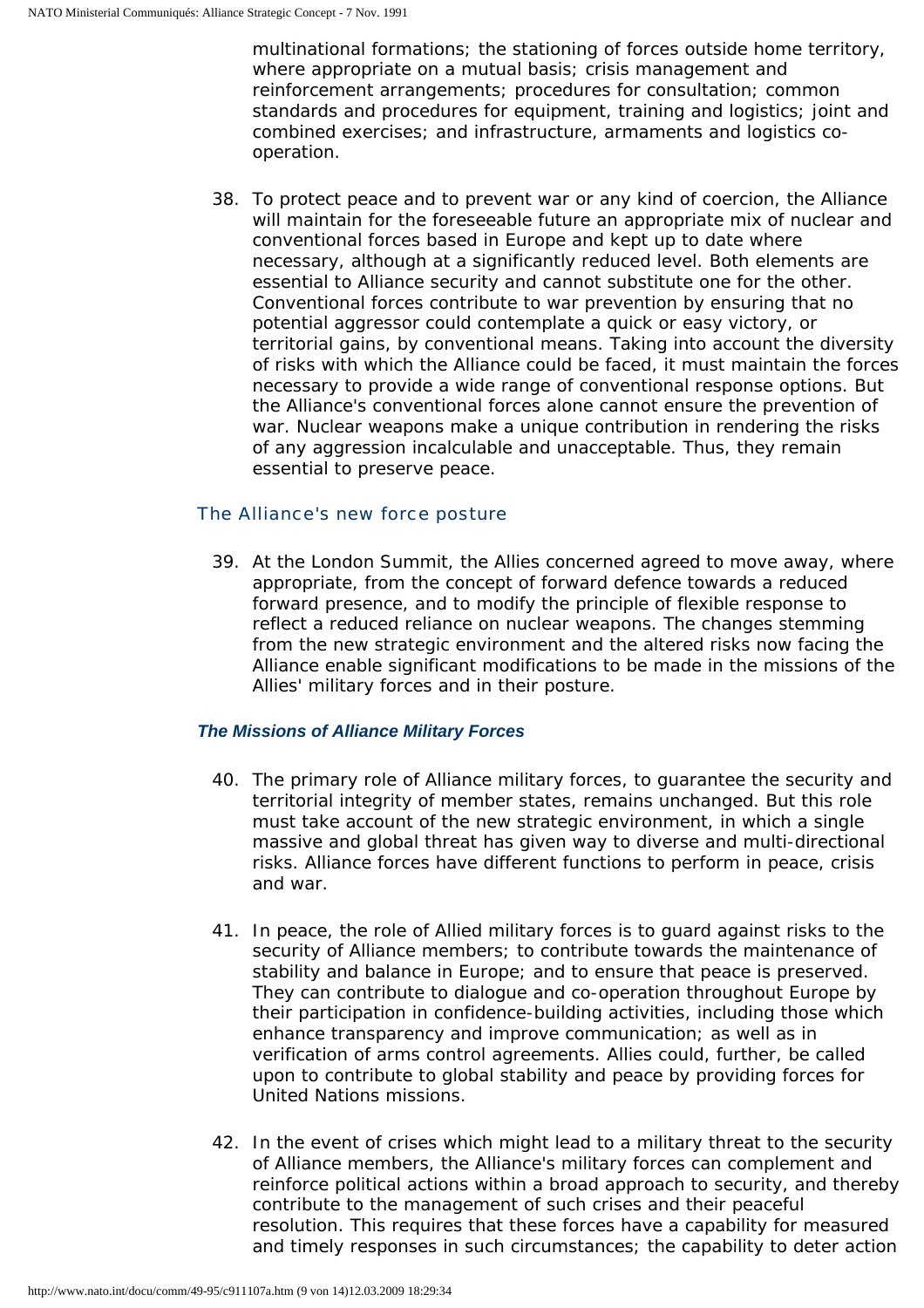against any Ally and, in the event that aggression takes place, to respond to and repel it as well as to reestablish the territorial integrity of member states.

43. While in the new security environment a general war in Europe has become highly unlikely, it cannot finally be ruled out. The Alliance's military forces, which have as their fundamental mission to protect peace, have to provide the essential insurance against potential risks at the minimum level necessary to prevent war of any kind, and, should aggression occur, to restore peace. Hence the need for the capabilities and the appropriate mix of forces already described.

#### *Guidelines for the Alliance's Force Posture*

- 44. To implement its security objectives and strategic principles in the new environment, the organization of the Allies' forces must be adapted to provide capabilities that can contribute to protecting peace, managing crises that affect the security of Alliance members, and preventing war, while retaining at all times the means to defend, if necessary, all Allied territory and to restore peace. The posture of Allies' forces will conform to the guidelines developed in the following paragraphs.
- 45. The size, readiness, availability and deployment of the Alliance's military forces will continue to reflect its strictly defensive nature and will be adapted accordingly to the new strategic environment including arms control agreements. This means in particular:
	- a. that the overall size of the Allies' forces, and in many cases their readiness, will be reduced;
	- b. that the maintenance of a comprehensive in-place linear defensive posture in the central region will no longer be required. The peacetime geographical distribution of forces will ensure a sufficient military presence throughout the territory of the Alliance, including where necessary forward deployment of appropriate forces. Regional considerations and, in particular, geostrategic differences within the Alliance will have to be taken into account, including the shorter warning times to which the northern and southern regions will be subject compared with the central region and, in the southern region, the potential for instability and the military capabilities in the adjacent areas.
- 46. To ensure that at this reduced level the Allies' forces can play an effective role both in managing crises and in countering aggression against any Ally, they will require enhanced flexibility and mobility and an assured capability for augmentation when necessary. For these reasons:
	- a. Available forces will include, in a limited but militarily significant proportion, ground, air and sea immediate and rapid reaction elements able to respond to a wide range of eventualities, many of which are unforeseeable. They will be of sufficient quality, quantity and readiness to deter a limited attack and, if required, to defend the territory of the Allies against attacks, particularly those launched without long warning time.
	- b. The forces of the Allies will be structured so as to permit their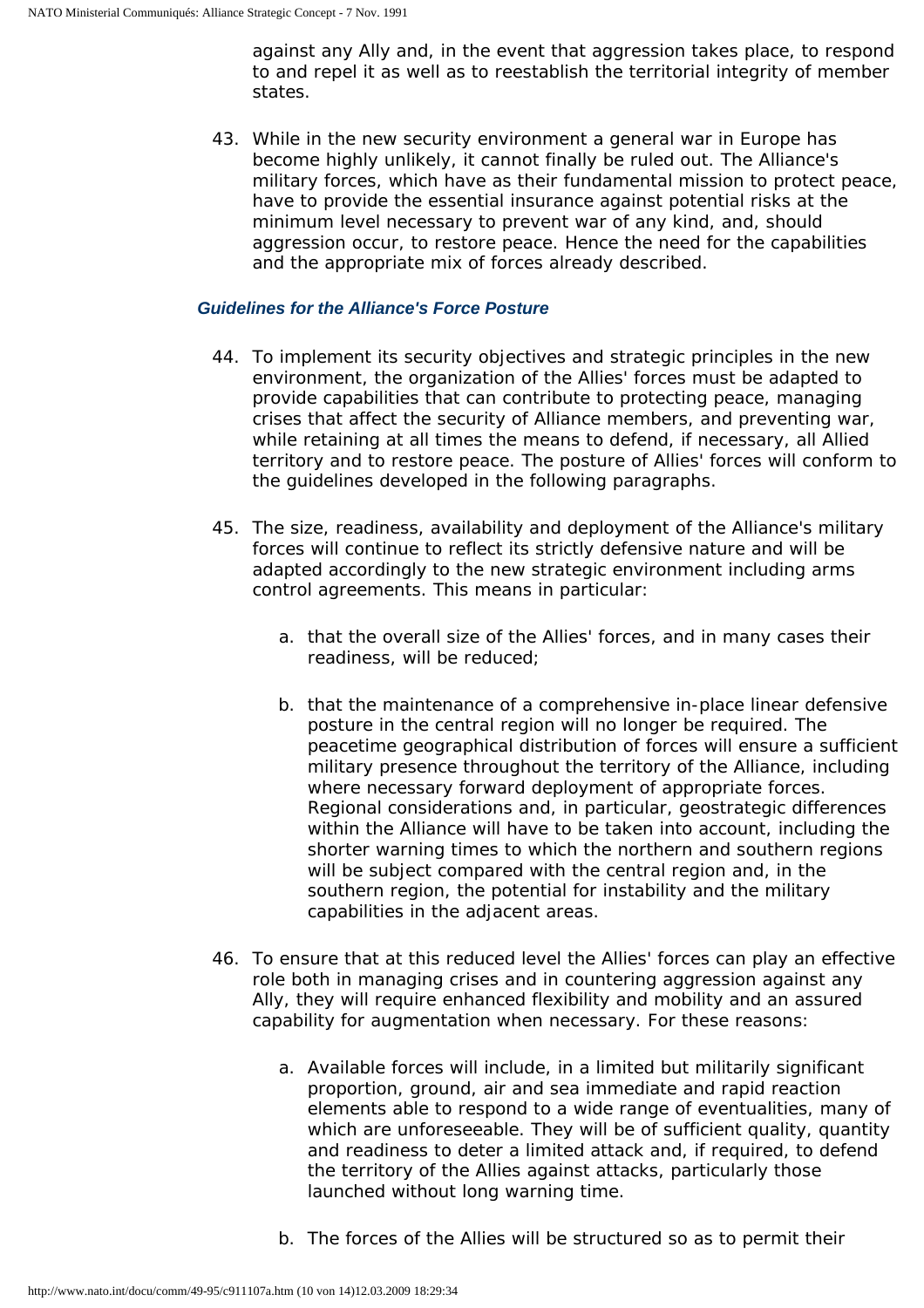military capability to be built up when necessary. This ability to build up by reinforcement, by mobilising reserves, or by reconstituting forces, must be in proportion to potential threats to Alliance security, including the possibility - albeit unlikely, but one that prudence dictates should not be ruled out - of a major conflict. Consequently, capabilities for timely reinforcement and resupply both within Europe and from North America will be of critical importance.

- c. Appropriate force structures and procedures, including those that would provide an ability to build up, deploy and draw down forces quickly and discriminately, will be developed to permit measured, flexible and timely responses in order to reduce and defuse tensions. These arrangements must be exercised regularly in peacetime.
- d. In the event of use of forces, including the deployment of reaction and other available reinforcing forces as an instrument of crisis management, the Alliance's political authorities will, as before, exercise close control over their employment at all stages. Existing procedures will be reviewed in the light of the new missions and posture of Alliance forces.

#### *Characteristics of Conventional Forces*

- 47. It is essential that the Allies' military forces have a credible ability to fulfil their functions in peace, crisis and war in a way appropriate to the new security environment. This will be reflected in force and equipment levels; readiness and availability; training and exercises; deployment and employment options; and force build-up capabilities, all of which will be adjusted accordingly. The conventional forces of the Allies will include, in addition to immediate and rapid reaction forces, main defence forces, which will provide the bulk of forces needed to ensure the Alliance's territorial integrity and the unimpeded use of their lines of communication; and augmentation forces, which will provide a means of reinforcing existing forces in a particular region. Main defence and augmentation forces will comprise both active and mobilisable elements.
- 48. Ground, maritime and air forces will have to co-operate closely and combine and assist each other in operations aimed at achieving agreed objectives. These forces will consist of the following:
	- a. **Ground forces**, which are essential to hold or regain territory. The majority will normally be at lower states of readiness and, overall, there will be a greater reliance on mobilization and reserves. All categories of ground forces will require demonstrable combat effectiveness together with an appropriately enhanced capability for flexible deployment.
	- b. **Maritime forces**, which because of their inherent mobility, flexibility and endurance, make an important contribution to the Alliance's crisisresponse options. Their essential missions are to ensure sea control in order to safeguard the Allies' sea lines of communication, to support land and amphibious operations, and to protect the deployment of the Alliance's sea-based nuclear deterrent.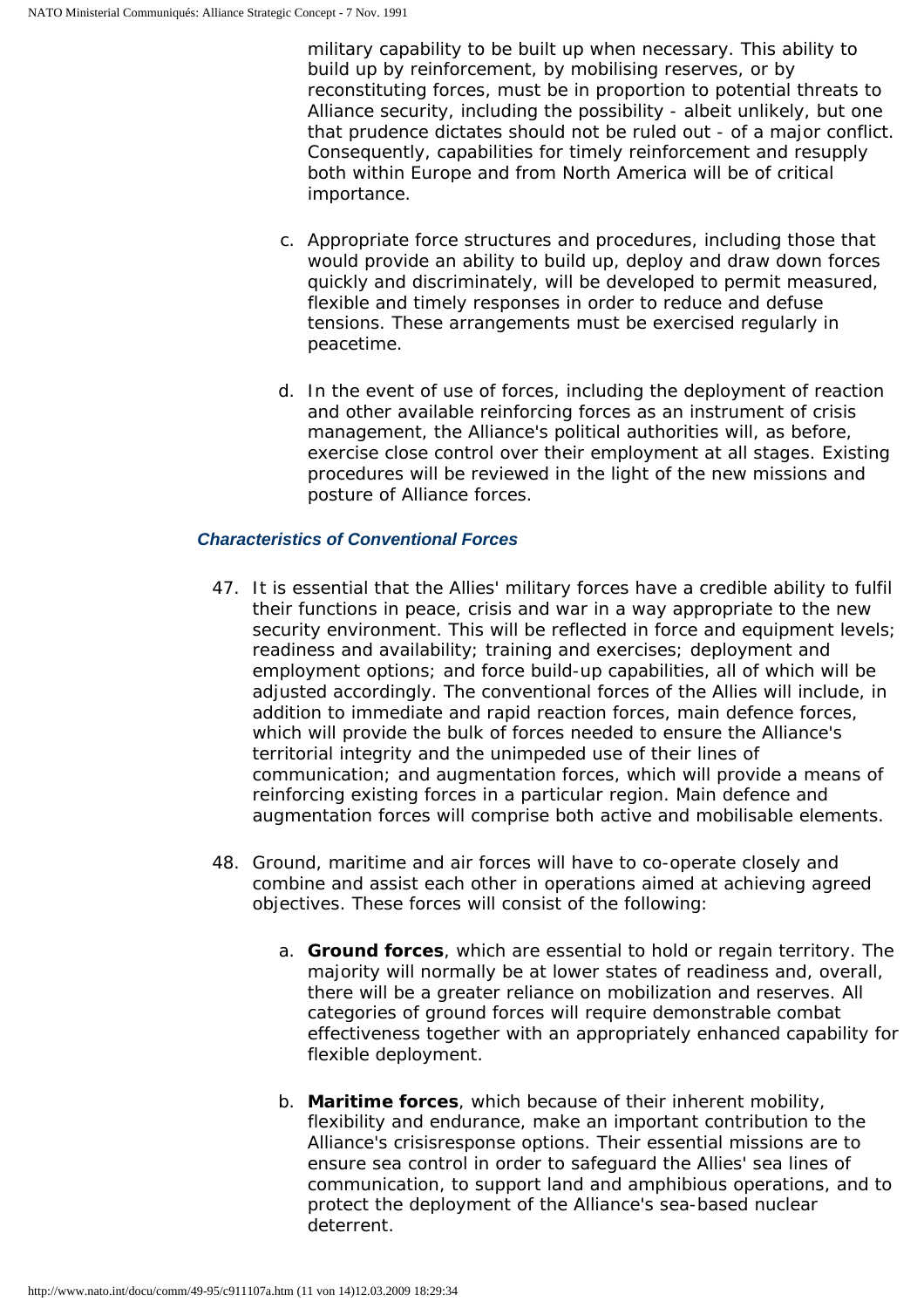- c. **Air forces**, whose ability to fulfil their fundamental roles in both independent air and combined operations - counter-air, air interdiction and offensive air support - as well as to contribute to surveillance, reconnaissance and electronic warfare operations, is essential to the overall effectiveness of the Allies' military forces. Their role in supporting operations, on land and at sea, will require appropriate long-distance airlift and air refuelling capabilities. Air defence forces, including modern air command and control systems, are required to ensure a secure air defence environment.
- 49. In light of the potential risks it poses, the proliferation of ballistic missiles and weapons of mass destruction should be given special consideration. Solution of this problem will require complementary approaches including, for example, export control and missile defences.
- 50. Alliance strategy is not dependent on a chemical warfare capability. The Allies remain committed to the earliest possible achievement of a global, comprehensive, and effectively verifiable ban on all chemical weapons. But, even after implementation of a global ban, precautions of a purely defensive nature will need to be maintained.
- 51. In the new security environment and given the reduced overall force levels in future, the ability to work closely together, which will facilitate the cost effective use of Alliance resources, will be particularly important for the achievement of the missions of the Allies' forces. The Alliance's collective defence arrangements in which, for those concerned, the integrated military structure, including multinational forces, plays the key role, will be essential in this regard. Integrated and multinational European structures, as they are further developed in the context of an emerging European Defence Identity, will also increasingly have a similarly important role to play in enhancing the Allies' ability to work together in the common defence. Allies' efforts to achieve maximum cooperation will be based on the common guidelines for defence defined above. Practical arrangements will be developed to ensure the necessary mutual transparency and complementarity between the European security and defence identity and the Alliance.
- 52. In order to be able to respond flexibly to a wide range of possible contingencies, the Allies concerned will require effective surveillance and intelligence, flexible command and control, mobility within and between regions, and appropriate logistics capabilities, including transport capacities. Logistic stocks must be sufficient to sustain all types of forces in order to permit effective defence until resupply is available. The capability of the Allies concerned to build-up larger, adequately equipped and trained forces, in a timely manner and to a level appropriate to any risk to Alliance security, will also make an essential contribution to crisis management and defence. This capability will include the ability to reinforce any area at risk within the territory of the Allies and to establish a multinational presence when and where this is needed. Elements of all three force categories will be capable of being employed flexibly as part of both intra-European and transatlantic reinforcement. Proper use of these capabilities will require control of the necessary lines of communication as well as appropriate support and exercise arrangements. Civil resources will be of increasing relevance in this context.
- 53. For the Allies concerned, collective defence arrangements will rely increasingly on multinational forces, complementing national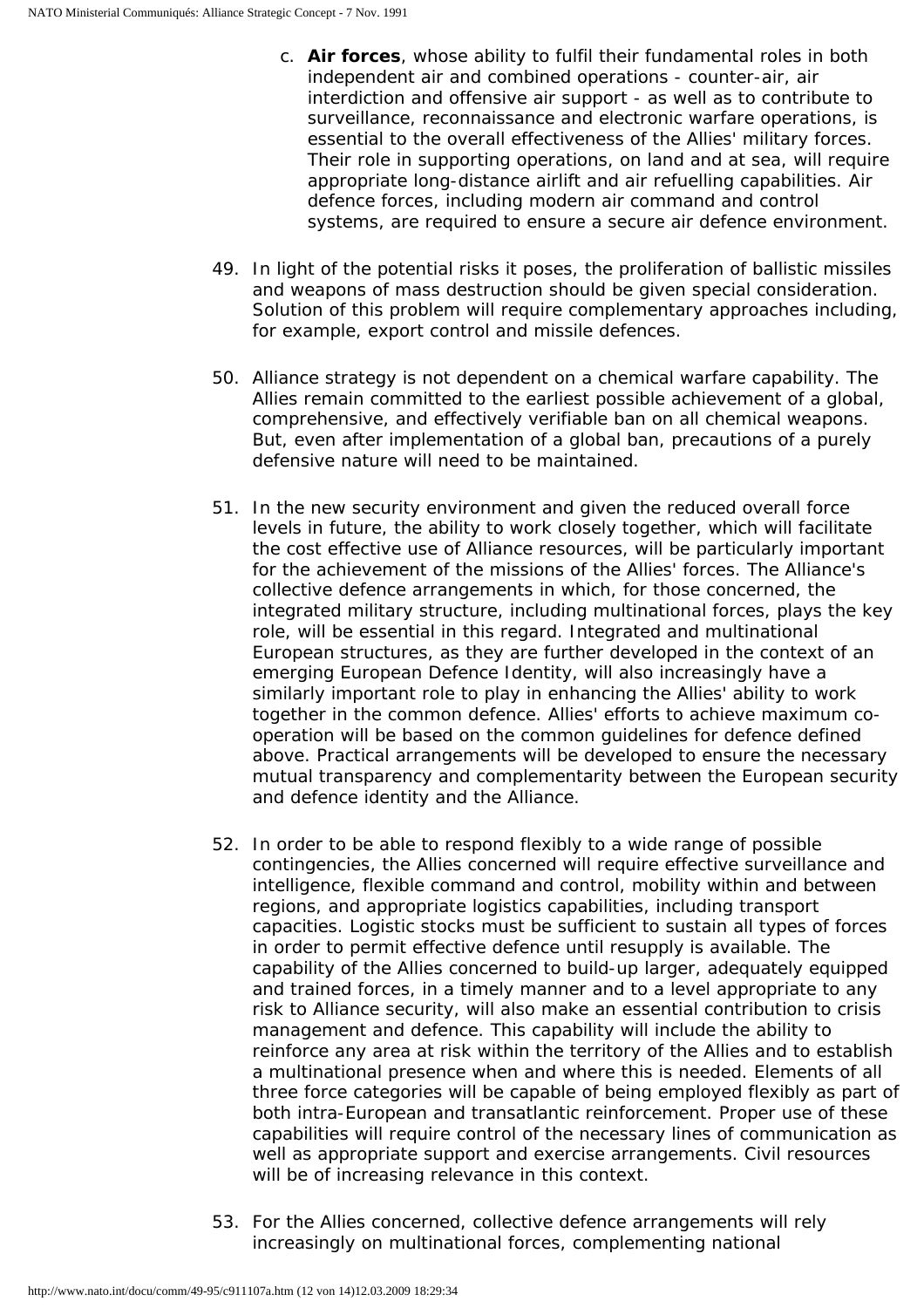commitments to NATO. Multinational forces demonstrate the Alliance's resolve to maintain a credible collective defence; enhance Alliance cohesion; reinforce the transatlantic partnership and strengthen the European pillar. Multinational forces, and in particular reaction forces, reinforce solidarity. They can also provide a way of deploying more capable formations than might be available purely nationally, thus helping to make more efficient use of scarce defence resources. This may include a highly integrated, multinational approach to specific tasks and functions.

#### *Characteristics of Nuclear Forces*

- 54. The fundamental purpose of the nuclear forces of the Allies is political: to preserve peace and prevent coercion and any kind of war. They will continue to fulfil an essential role by ensuring uncertainty in the mind of any aggressor about the nature of the Allies' response to military aggression. They demonstrate that aggression of any kind is not a rational option. The supreme guarantee of the security of the Allies is provided by the strategic nuclear forces of the Alliance, particularly those of the United States; the independent nuclear forces of the United Kingdom and France, which have a deterrent role of their own, contribute to the overall deterrence and security of the Allies.
- 55. A credible Alliance nuclear posture and the demonstration of Alliance solidarity and common commitment to war prevention continue to require widespread participation by European Allies involved in collective defence planning in nuclear roles, in peacetime basing of nuclear forces on their territory and in command, control and consultation arrangements. Nuclear forces based in Europe and committed to NATO provide an essential political and military link between the European and the North American members of the Alliance. The Alliance will therefore maintain adequate nuclear forces in Europe. These forces need to have the necessary characteristics and appropriate flexibility and survivability, to be perceived as a credible and effective element of the Allies' strategy in preventing war. They will be maintained at the minimum level sufficient to preserve peace and stability.
- <span id="page-12-0"></span>56. The Allies concerned consider that, with the radical changes in the security situation, including conventional force levels in Europe maintained in relative balance and increased reaction times, NATO's ability to defuse a crisis through diplomatic and other means or, should it be necessary, to mount a successful conventional defence will significantly improve. The circumstances in which any use of nuclear weapons might have to be contemplated by them are therefore even more remote. They can therefore significantly reduce their sub-strategic nuclear forces. They will maintain adequate sub-strategic forces based in Europe which will provide an essential link with strategic nuclear forces, reinforcing the trans-Atlantic link. These will consist solely of dual capable aircraft which could, if necessary, be supplemented by offshore systems. Sub-strategic nuclear weapons will, however, not be deployed in normal circumstances on surface vessels and attack submarines. There is no requirement for nuclear artillery or ground-launched short- range nuclear missiles and they will be eliminated.

### Part V - Conclusion